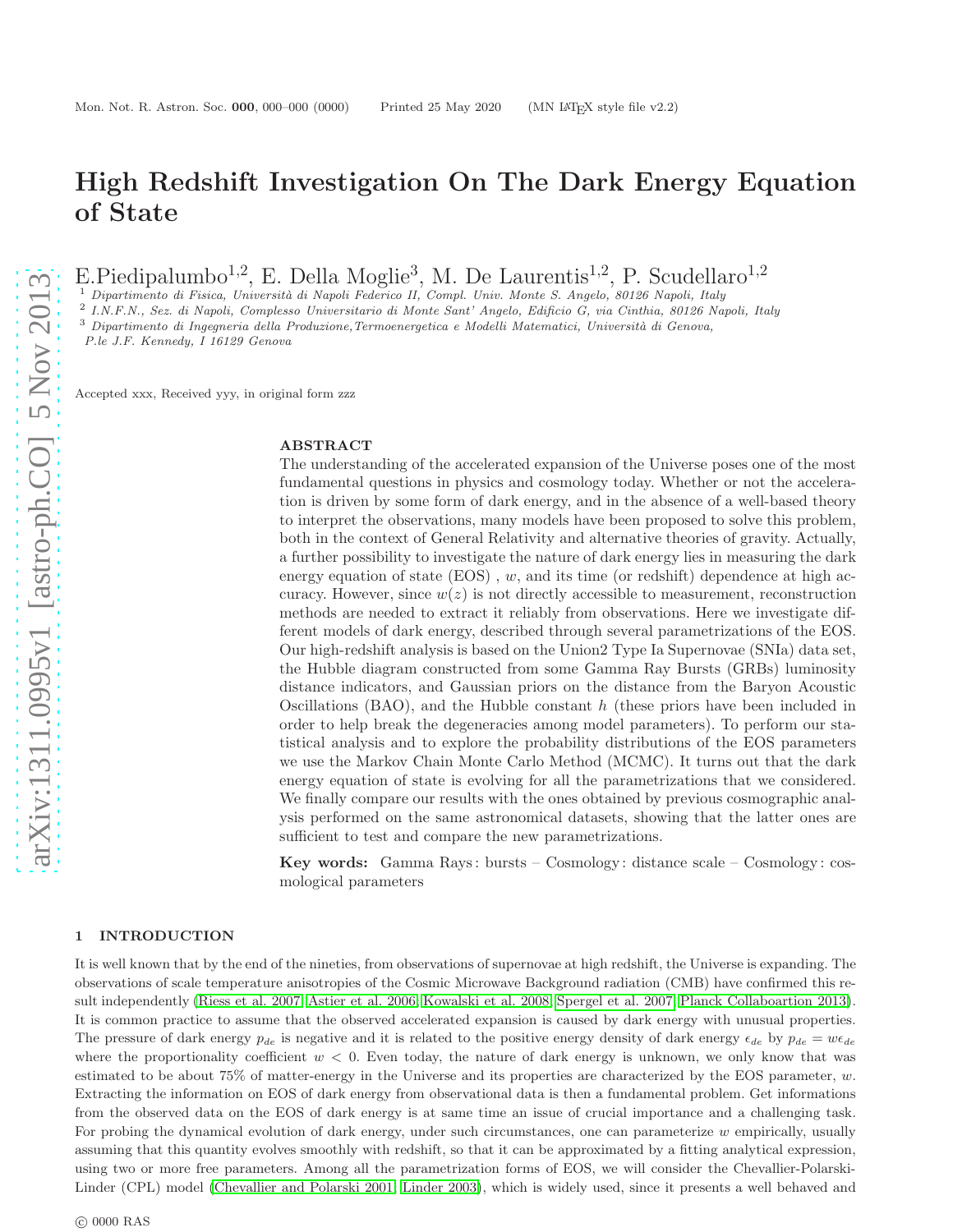# 2 E.Piedipalumbo<sup>1,2</sup>, E. Della Moglie<sup>3</sup>, M. De Laurentis<sup>1,2</sup>, P. Scudellaro<sup>1,2</sup>

bounded behavior for high redshifts, and a manageable two-dimensional parameter space. However, we will also introduce new parametrizations, that have been recently introduced by [\(Ma & Zhang 2011\)](#page-10-6) and [\(Lazkoz, Salzano and Sendra 2010\)](#page-10-7) to avoid the divergency problem inherent to theCPL parametrization, which turned out to be able to satisfy many theoretical scenarios. For constraining the parameters, which appear in the EOS, we use a large collection of cosmological datasets: the Union2 Type Ia SNIa data set, the Hubble diagram constructed from some GRBs luminosity distance indicators, and in order to help break the degeneracies among model parameters, Gaussian priors on the distance from the BAO, and the Hubble constant h. Actually, observations of the SNIa are consistent with the assumption that the observed accelerated expansion is due to the non zero cosmological constant. However, so far the SNIa have been observed only at redshifts  $z < 2$ , while in order to test if w is changing with redshift it is necessary to use more distant objects. New possibilities opened up when the GRBs have been discovered at higher redshifts. The discovery of GRBs at higher redshift has opened up new avenues for cosmology, although they remain enigmatic objects. First of all, the mechanism that is responsible for releasing the incredible amounts of energy that a typical GRB emits is not yet known (see for instance Meszaros 2006 for a recent review). It is also not yet definitely known if the energy is emitted isotropically or is beamed. Despite these difficulties, GRBs are promising objects that can be used to study the expansion rate of the Universe at high redshifts [\(Bradley 2003;](#page-10-8) [Schaefer 2003;](#page-11-1) [Dai et al. 2004;](#page-10-9) [Bloom et al. 2003;](#page-10-10) [Firmani at al. 2005;](#page-10-11) [Schaefer 2007;](#page-11-2) [Li et al. 2008;](#page-10-12) [Amati et al. 2008;](#page-10-13) [Tsutsui et al. 2009\)](#page-11-3).

Actually, even if the huge dispersion (about four orders of magnitude) of the isotropic GRB energy makes them everything but standard candles, it has been recently empirically established that some of the directly observed parameters of GRBs are correlated with their important intrinsic parameters, like the luminosity or the total radiated energy, allowing to derive some correlations, which have been tested and used to calibrate such relations, and to derive their luminosity or radiated energy from one or more observables, in order to construct a GRBs Hubble diagram. It has been shown that such a procedure can be implemented without specifying the cosmological model; see, for instance, [\(Demianski, Piedipalumbo and Rubano 2011;](#page-10-14) [Demianski & Piedipalumbo 2011\)](#page-10-15) and references therein. In our analysis we use a GRB HD data set consisting of 109 high redshift GRBs, which has been constructed from the Amati  $E_{p,i} - E_{iso}$  correlation (here  $E_{p,i}$  is the peak photon energy of the intrinsic spectrum and  $E_{\text{iso}}$  the isotropic equivalent radiated energy), applying a local regression technique to estimate, in a model independent way, the distance modulus from the recently updated Union SNIa data set. It turns out that these data sets are sufficient for our aim of testing and comparing the new parametrizations.

The scheme of the paper is as follows. In Section 2 we describe the basic elements of the parametrizations of the considered EOS, while in Section 3 we introduce the observational data sets that are used in our analysis. In Section 4 we describe some details of our statistical analysis from three sets of data. In a general discussion of our results and conclusions in Section 5, we finally present some constrains on dark energy models that can be derived from our analysis.

#### 2 DARK ENERGY PARAMETRIZATIONS

The discovery from the SNIa that the expansion rate of the Universe is apparently accelerated is one of the most significant events in the modern cosmology. Although seemingly consistent with our current concordance model in which the source of the cosmic acceleration takes the form of the Einstein's cosmological constant, the precision of current data is not sufficient to rule out the possibility of an evolving component. If then the ΛCDM model is not correct, we are perhaps looking for some dynamical field with a repulsive gravitational force. Moreover this could instead be indicating that the Copernican principle is wrong, and that radial inhomogeneity is responsible for the accelerated expansion. Within the Friedmann-Lemaitre-Robertson-Walker (FLRW) paradigm, all possibilities can be characterized, as far as the background dynamics are concerned, by the dark energy EOS  $w(z)$ . Unfortunately, from a theoretical perspective  $w(z)$  could really be pretty much anything. A priority in cosmology today lies in searching for evidence for  $w(z) \neq -1$ .

The observational challenge to solve such ambiguity lies in finding a general way to treat  $w(z)$ . This is usually done in terms of a simple parameterization of  $w(z)$ ; but any such functional forms for  $w(z)$  are problematic because they have no basis in a grounded theory and to be flexible could require a large set of parameters. However at the present the signal to noise ratio in the observational data is not enough to provide constraints in more than few parameters (two or three at most). To reduce the huge arbitrariness, the space of allowed  $w(z)$  models is often reduced to  $w \ge -1$ ; however when w is an effective EOS, parameterizing a modified gravity theory, as for instance a scalar tensor or a  $f(R)$ -model [\(Capozziello and De Laurentis2011\)](#page-10-16), then this constraint might be too restricted. An alternative procedure is to reconstruct  $w(z)$  directly from the observables without any dependence on a parameterization of  $w(z)$  or understanding of dark energy, as done, for example in [\(Sahni et al. 2003\)](#page-11-4). Some direct reconstruction methods rely, for instance, on estimating the first and second derivatives of luminosity-distance data. Actually, defining  $D(z) = (H_0/c)(1+z)^{-1}d_L(z)$ , it turns out that

<span id="page-1-0"></span>
$$
w(z) = \frac{2(1+z)(1+\Omega_k D^2)D'' - [(1+z)^2 \Omega_k D'^2 + 2(1+z)\Omega_k DD' - 3(1+\Omega_k D^2)] D'}{3\{(1+z)^2[\Omega_k + (1+z)\Omega_m]D'^2 - (1+\Omega_k D^2)\}D'}.
$$
\n(1)

Thus, given a a parameterized ansatz for  $D(z)$ , it is possible to reconstruct the dark energy EOS from Eq [\(1\)](#page-1-0). See for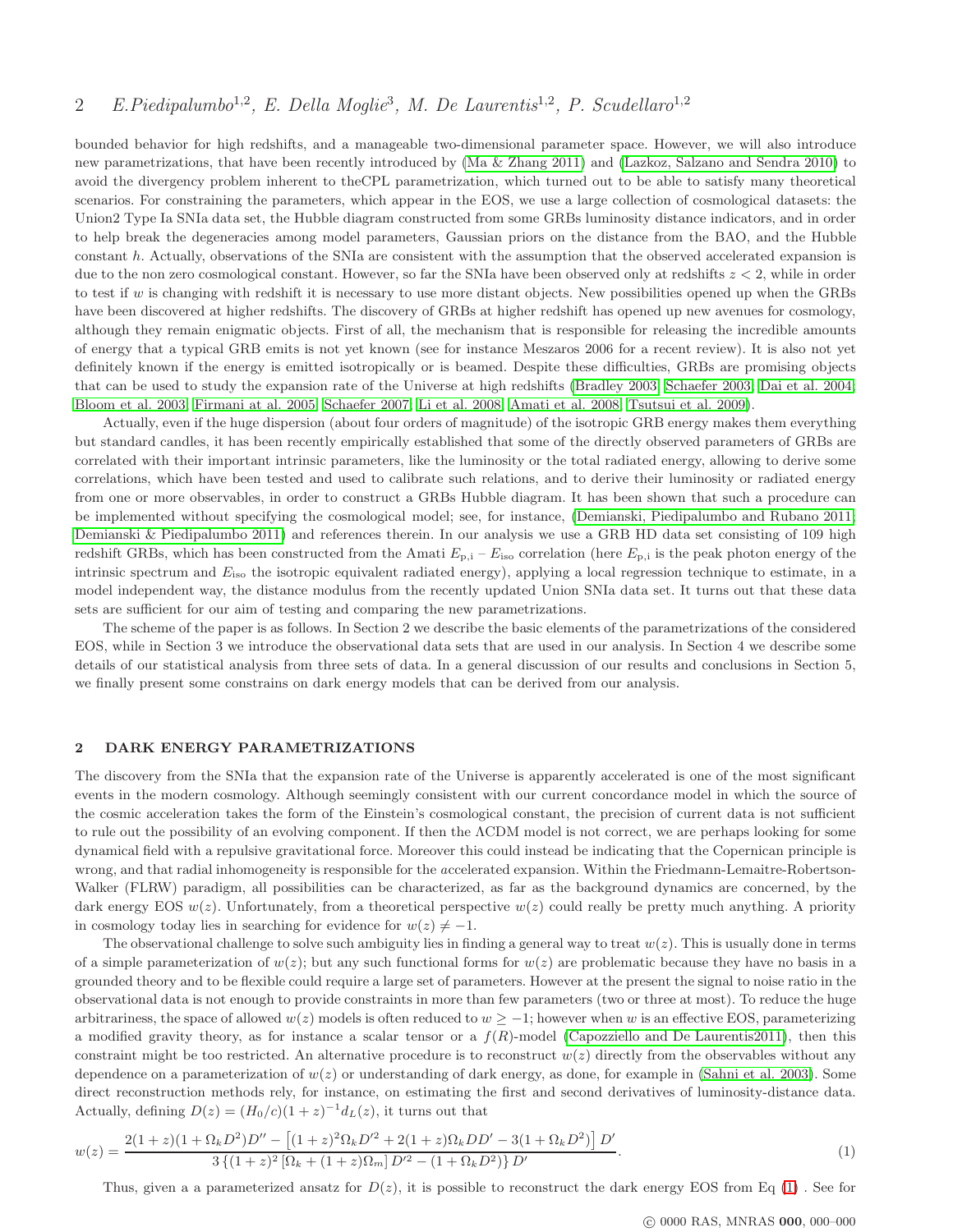# The Dark Energy Equation of State 3

(6)

instance [\(Sahni et al. 2003\)](#page-11-4), and references therein, for a review, and [\(Rubano & Scudellaro 2002;](#page-10-17) [Daly and Djorgovski 2004;](#page-10-18) [Clarkson and Zunckel 2010;](#page-10-19) [Lazkoz, Salzano and Sendra 2010;](#page-10-20) [Said et al.2013\)](#page-11-5) for an overview about critical topics and alternative model independent approaches connected to the dark energy reconstruction techniques. New and interesting prospectives to extract information of the dark energy modeling based on a recent approach, the so called Genetic Algorithms are illustrated in [\(Nesseris and Bellido 2012;](#page-10-21) [di Serafino et al.](#page-10-22) 2010; [di Serafino & Riccio 2010\)](#page-10-23). Here we are investigating if, by analyzing a large collection of cosmological data, any indications of a deviation from the  $w(z) \neq -1$  come to light, as we detected in a previous cosmographic analysis, where the value of the deceleration parameter clearly confirmed the present acceleration phase, and the estimation of the jerk reflected the possibility of a deviation from the ΛCDM cosmological model. To accomplish this task we focus on a direct and full reconstruction of the dark energy EOS through several parameterizations, widely used in literature.

### 2.1 Basic equations

Within the FLRW paradigm, dark energy appears in the Friedmann equations of cosmological dynamics through its effective energy density and pressure:

$$
\frac{\ddot{a}}{a} = -\frac{4\pi G}{3} \left( \rho_M + \rho_X + 3p_X \right) ,\tag{2}
$$
\n
$$
H^2 = \frac{8\pi G}{3} (\rho_M + \rho_X). \tag{3}
$$

Here a is the scale factor,  $H = \dot{a}/a$  the Hubble parameter, the dot denotes the derivative with respect to cosmic time, and we have assumed a spatially flat Universe in agreement with what is inferred from CMBR anisotropy spectrum [\(Planck Collaboartion 2013\)](#page-10-3). The continuity equation for any cosmological fluid is :

$$
\frac{\dot{\rho}_i}{\rho_i} = -3H\left(1 + \frac{p_i}{\rho_i}\right) = -3H\left[1 + w(t)\right],\tag{4}
$$

where the energy density is  $\rho_i$ , the pressure  $p_i$ , and the EOS of each component is defined by  $w = \frac{p_i}{p_i}$  $\frac{P^i}{\rho_i}$ . Ordinary nonrelativistic matter has  $w = 0$ , and the cosmological constant has  $w = -1$ . If we explicitly allow the possibility that the dark energy evolves, the importance its equation of state is significant and determines the expression of the Hubble function  $H(z)$ , and any derivation of it needed to obtain the observable quantities. Actually it turns out that:

$$
H(z,\theta) = H_0 \sqrt{(1-\Omega_m)g(z,\theta) + \Omega_m(z+1)^3}, \qquad (5)
$$

where  $g(z) = \frac{\rho_{de}(z)}{\rho_{de}(0)} = \exp^{3} \int_0^z \frac{w(x,\theta)+1}{x+1} dx$ ,  $w(z,\theta)$  is any dynamical form of the dark energy EOS, and  $\theta = (\theta_1, \theta_1, \ldots, \theta_n)$  are the dark energy EOS parameters. Moreover

<span id="page-2-0"></span>
$$
d_L(z,\theta) = \frac{c}{H_0}(1+z) \int_0^z \frac{1}{\sqrt{(1-\Omega_m)g(y,\theta)+\Omega_m(y+1)^3}} dy,
$$
\n(7)

$$
d_A(z,\theta) = \frac{c}{H_0} \frac{1}{1+z} \int_0^z \frac{1}{\sqrt{(1-\Omega_m)g(y,\theta)+\Omega_m(y+1)^3}} dy,
$$
\n(8)

$$
d_V(z,\boldsymbol{\theta}) = \left[ (1+z) d_A(z,\boldsymbol{\theta})^2 \frac{cz}{H(z,\boldsymbol{\theta})} \right]^{\frac{1}{3}}, \qquad (9)
$$

where  $d_L(z, \theta)$  is the luminosity distance,  $d_A(z, \theta)$  the angular diameter distance and  $d_V(z, \theta)$  the volume distance defined by [\(Eisenstein et al. 2005\)](#page-10-24) :. All of them are needed to perform our statistical analysis. In this work we consider three different parametrizations:

• the so-called Chevalier-Polarski Linder (CPL) model [\(Chevallier and Polarski 2001;](#page-10-4) [Linder 2003\)](#page-10-5).This parametrization assume a dark energy EOS given by

$$
w(z) = w_0 + w_1 z (1 + z)^{-1}, \tag{10}
$$

where  $w_0$  and  $w_a$  are real numbers that represent the EOS present value and its overall time evolution, respectively (Chevallier and Polarski 200 [Linder 2003\)](#page-10-5). It is important to remember that for high redshift we have the following behavior

$$
\lim_{z \to \infty} w^{CPL}(z) = w_0 + w_a =: w_i^{CPL} \tag{11}
$$

that allows us to describe a wide variety of scalar field dark energy models. Then, this parameterization appears to be a good compromise to construct a model independent analysis.

### c 0000 RAS, MNRAS 000, 000–000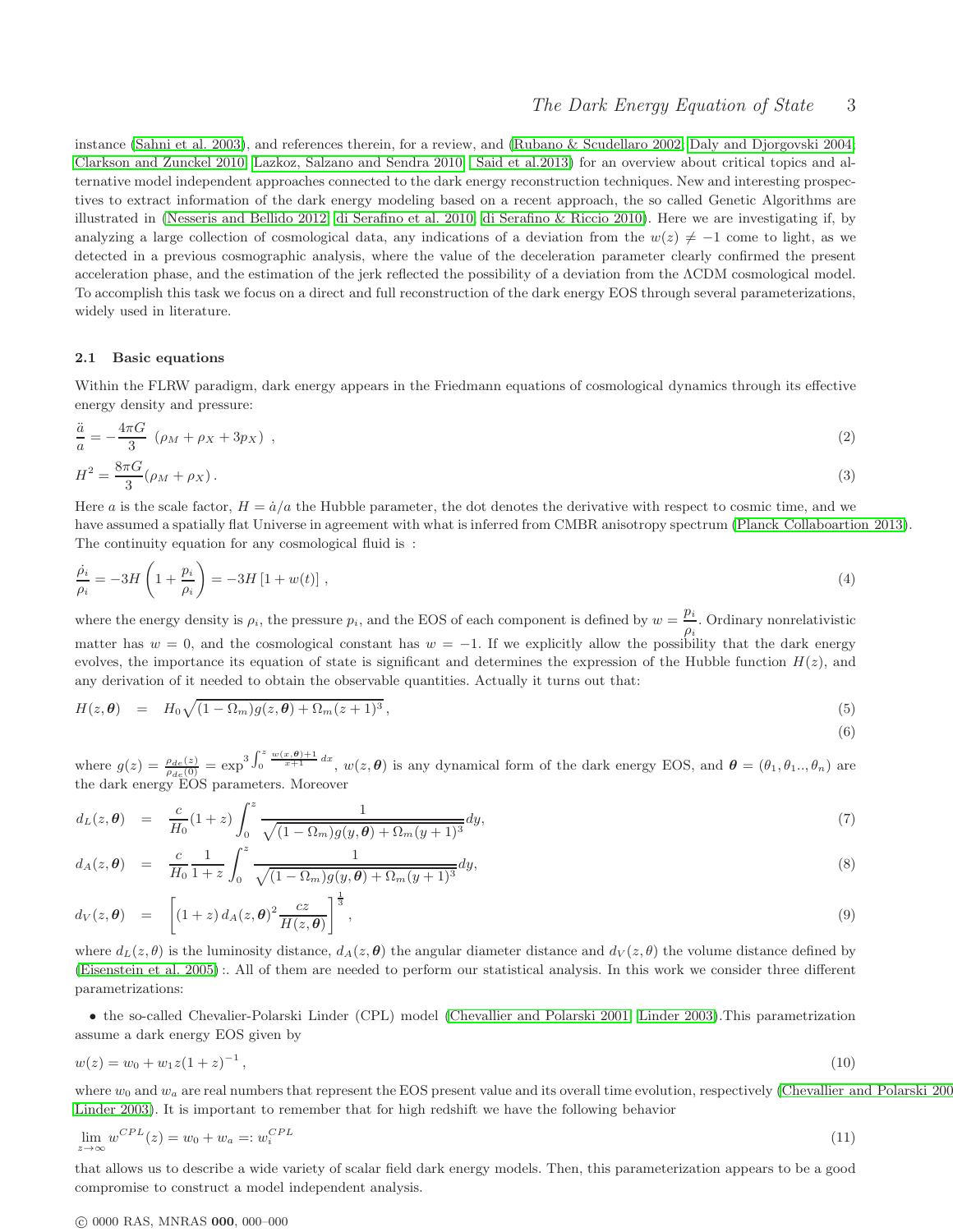# 4 E. Piedipalumbo<sup>1,2</sup>, E. Della Moglie<sup>3</sup>, M. De Laurentis<sup>1,2</sup>, P. Scudellaro<sup>1,2</sup>

• a novel parametrization recently introduced in [\(Ma & Zhang 2011\)](#page-10-6) to avoid the future divergency problem of the CPL parametrization, and to probe the dynamics of dark energy not only in the past evolution but also in the future evolution,

<span id="page-3-1"></span>
$$
w(z) = w_0 + w_1 \left[ \frac{\sin(z+1)}{z+1} - \sin(1) \right],
$$
\n(12)

• an oscillating dark energy EOS recently discussed in [\(Lazkoz, Salzano and Sendra 2010\)](#page-10-7)

$$
w(z) = \frac{w_1 [1 - \cos(\delta \log(z + 1))] }{\log(z + 1)} + w_0.
$$
\n(13)

These oscillating models have been proposed to solve the so called *coincidence problem* very easily, due to the sequence of different periods of acceleration, and are available in several theoretical scenarios.

It is worth noting that, it is possible to build up the link between the dark energy EOS and the cosmographic parametrization (based on the series expansion (in redshift) of the Hubble function  $H(z)$ ), in order to finally cross-correlate the results obtained from such independent approaches. Actually it turns out that, at fourth order (in  $z$ ):

<span id="page-3-0"></span>
$$
\left. \frac{dg}{dz} \right|_{z=0}(\boldsymbol{\theta}) = \frac{2 - 3\Omega_m + 2q_0}{1 - \Omega_m},\tag{14}
$$

$$
\left. \frac{d^2g}{dz^2} \right|_{z=0} (\theta) = \frac{-2(-1 - j_0 + 3\Omega_m - 2q_0)}{1 - \Omega_m}, \tag{15}
$$

$$
\left. \frac{d^3g}{dz^3} \right|_{z=0} (\theta) = \frac{-2(3\Omega_m + j_0 q_0 + s_0)}{1 - \Omega_m}, \tag{16}
$$

$$
\frac{d^4G}{dz^4}\Big|_{z=0}(\theta) = \frac{1}{1-\Omega_m} \times 2\left(-12j_0 + 3j_0^2 + 12j_0\Omega_m - 4j_0^2\Omega_m + l_0\Omega_m - 28j_0q_0 + 32j_0\Omega_mq_0 + 12q_0^2 - 22j_0q_0^2 + \right)
$$
\n(17)

$$
-12\Omega_m q_0^2 + 25j_0\Omega_m q_0^2 + 24q_0^3 - 24\Omega_m q_0^3 + 15q_0^4 - 15\Omega_m q_0^4 - 4s_0 + 8\Omega_m s_0 - 4q_0 s_0 + \tag{18}
$$

$$
+7\Omega_m q_0 s_0 + (1 - \Omega_m)(-4j_0^2 + l_0 - 12q_0^2 - 24q_0^3 - 15q_0^4 + j_0(12 + 32q_0 + 25q_0^2) + 8s_0 + 7q_0 s_0),
$$
\n(19)

where the function  $g(z, \theta)$  is defined above, and  $q_0, j_0, l_0$  are the present values of the following cosmographic functions

$$
q(t) \equiv -\frac{1}{a} \frac{d^2 a}{dt^2} \frac{1}{H^2} \tag{20}
$$

$$
j(t) \equiv +\frac{1}{a} \frac{d^3 a}{dt^3} \frac{1}{H^3},\tag{21}
$$

$$
s(t) \equiv +\frac{1}{a} \frac{d^4 a}{dt^4} \frac{1}{H^4},\tag{22}
$$

$$
l(t) \equiv +\frac{1}{a} \frac{d^5 a}{dt^5} \frac{1}{H^5} \,. \tag{23}
$$

It is worth noting that the deceleration parameter  $q(z)$  can be related to the EOS through the Hubble parameter  $H(z)$ 

<span id="page-3-2"></span>
$$
1 + q(z) = \epsilon(z) = -\frac{\dot{H}}{H^2} = (1+z)\frac{H'(z)}{H(z)} = \frac{d\ln H(z)}{d\ln(1+z)}
$$
  
= 
$$
-\frac{H_0(z+1)\left(3(z+1)^2\Omega_m - (\Omega_m - 1)\frac{dg}{dz}(z,\theta)\right)}{2\sqrt{(z+1)^3\Omega_m - (\Omega_m - 1)g(z,\theta)}},
$$
 (24)

### 3 OBSERVATIONAL DATA SETS

In our approach we use a great collection of presently available observational data sets on SNIa and GRB Hubble Diagrams, and we set Gaussian priors on the distance from the BAO, and the Hubble constant  $h$ . Over the last decade the confidence in SNIa as standard candles has been steadily growing. Actually, the SNIa observations gave the first strong indication of an accelerating expansion of the Universe, which can be explained by assuming the existence of some kind of dark energy or nonzero cosmological constant. Since 1995 two teams of astronomers - the High-Z Supernova Search Team and the Supernova Cosmology Project - have been discovering SNIa at high redshifts. Here we consider the recently updated Supernovae Cos-mology Project Union 2.1 compilation [\(Suzuki et al. 2012\)](#page-11-6), which is an update of the original Union compilation, consisting of 580 SNIa, spanning the redshift range  $(0.015 \le z \le 1.4)$ . We actually compare the *theoretically predicted* distance modulus  $\mu(z)$  with the *observed* one, through a Bayesian approach, based on the definition of the distance modulus,

$$
\mu(z_j) = 5\log_{10}(D_L(z_j, \{\theta_i\})) + \mu_0,
$$
\n(25)

where  $D_L(z_j, \{\theta_i\})$  is the Hubble free luminosity distance, expressed as a series depending on the EOS parameters,  $\theta_i$  $(w_0, ... w_i ...)$ , and  $\mu_0$  encodes the Hubble constant and the absolute magnitude M.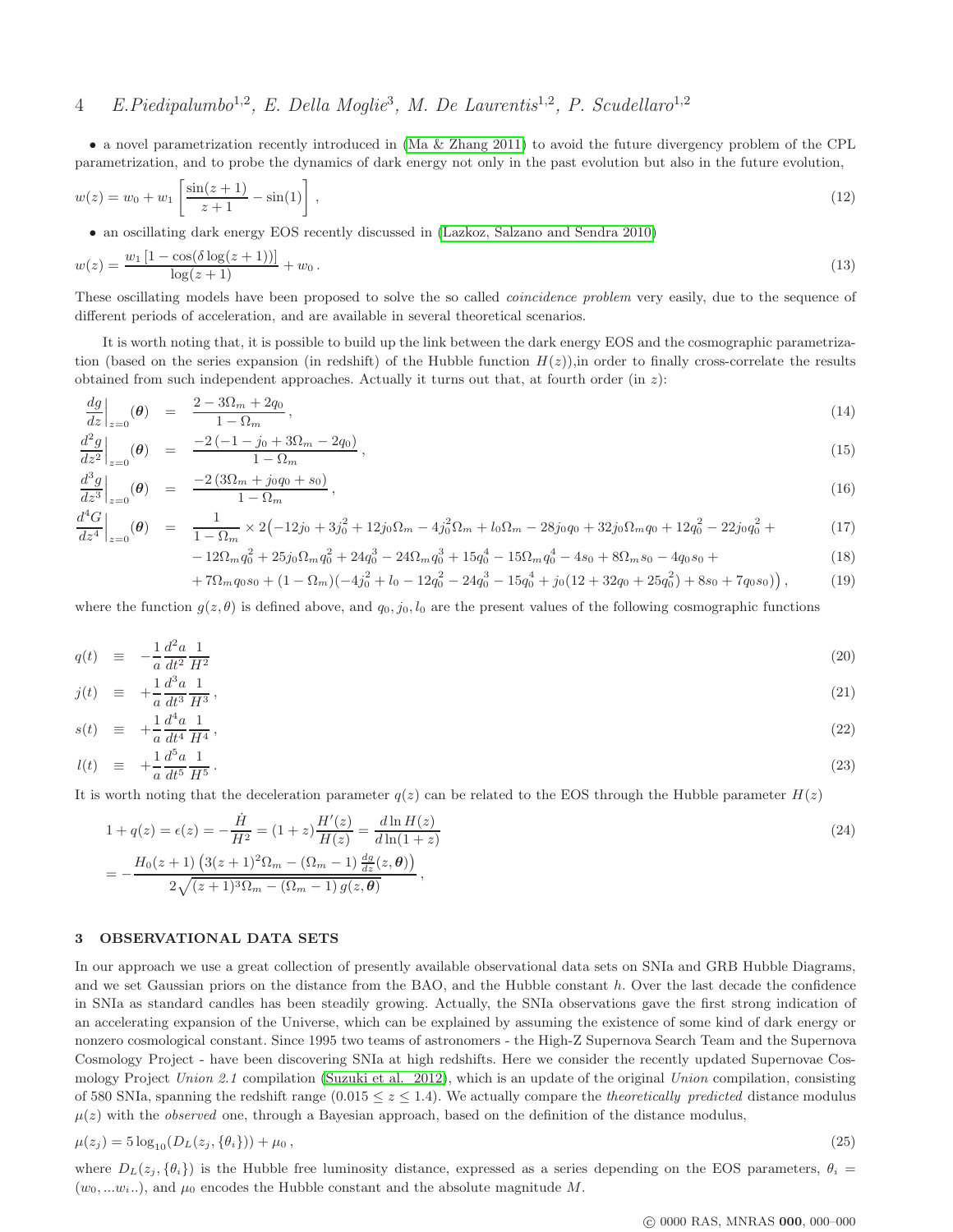

<span id="page-4-0"></span>Figure 1. Distance modulus  $\mu(z)$  for the *calibrated* GRBs Hubble diagram made up by fitting the Amati correlation.

### 3.1 GRBs Hubble diagram

GRBs are visible up to high z, thanks to the enormous energy that they release, and thus may be good candidates for our highredshift cosmological investigation. Sadly, GRBs may be everything but standard candles since their peak luminosity spans a wide range, even if there have been many efforts to make them standardizable candles using some empirical correlations among distance dependent quantities and rest frame observables [\(Amati et al. 2008\)](#page-10-13). These empirical relations allow one to deduce the GRB rest frame luminosity or energy from an observer frame measured quantity so that the distance modulus can be obtained with an error which depends essentially on the intrinsic scatter of the adopted correlation.

Combining the estimates from different correlations, [\(Schaefer 2007\)](#page-11-2) first derived the GRBs HD for 69 objects, which has been further enlarged using updated samples, different calibration methods and also different correlation relations, see for instance [\(Demianski, Piedipalumbo and Rubano 2011;](#page-10-14) [Demianski & Piedipalumbo 2011\)](#page-10-15), showing the interest in the cosmological applications of GRBs. In this paper we perform our cosmographic analysis using two GRBs HD data set, build up by calibrating the Amati  $E_{p,i}$  –  $E_{iso}$ .

### 3.1.1 The calibrated Amati Gamma Ray Bursts Hubble diagram

Recently it has been empirically established that some of the directly observed parameters of GRBs are connected with the isotropic absolute luminosity  $L_{iso}$ , or the isotropic bolometric energy  $E_{iso}$  of a GRB. These quantities appear to correlate with the GRB isotropic luminosity, its total collimation-corrected or its isotropic energy. The isotropic luminosity and energy can not be measured directly but rather it can be obtained through the knowledge of either the bolometric peak flux, denoted by  $P_{bolo}$ , or the bolometric fluence, denoted by  $S_{bolo}$ . Actually

$$
L_{\rm iso} = 4\pi d_L^2(z) P_{\rm bolo} \,,\tag{26}
$$

and

$$
E_{\rm iso} = 4\pi d_L^2(z) S_{\rm bolo} (1+z)^{-1} \,. \tag{27}
$$

Therefore,  $L_{iso}$ , and  $E_{iso}$  depend on the GRB observables,  $P_{\text{bolo}}$  and  $S_{\text{bolo}}$ , but also on the cosmological parameters. Therefore, at a first glance it seems impossible to calibrate such GRBs empirical laws, without assuming any a priori cosmological model. This is the so called circularity problem, which has to be overcome, in order to use GRBs as tools for cosmology. In [\(Demianski & Piedipalumbo 2011\)](#page-10-15) we have applied a local regression technique to estimate, in a model independent way, the distance modulus from the Union SNIa sample, containing 580 SNIa spanning the redshift range of 0.015  $\leq z \leq 1.4$ . In particular, by using such a technique, we have fitted the so-called Amati relation and constructed an updated GRBs Hubble diagram, which we call the calibrated GRBs HD, consisting of a sample of 109 objects, shown in Fig. [1.](#page-4-0) While both SNIa and GRBs are based on the concept of standard candles, even if for the GRBs such a concept is generalized toward an unorthodox meaning, an alternative way to probe the background evolution of the Universe relies on the use of standard rulers. Nowadays the BAOs which are related to the imprint of the primordial acoustic waves on the galaxy power spectrum are widely used as such rulers. In order to use BAOs as constraints, we follow [\(Percival al. 2010\)](#page-10-25) by first defining :

$$
d_z = \frac{r_s(z_d)}{d_V(z)},\tag{28}
$$

c 0000 RAS, MNRAS 000, 000–000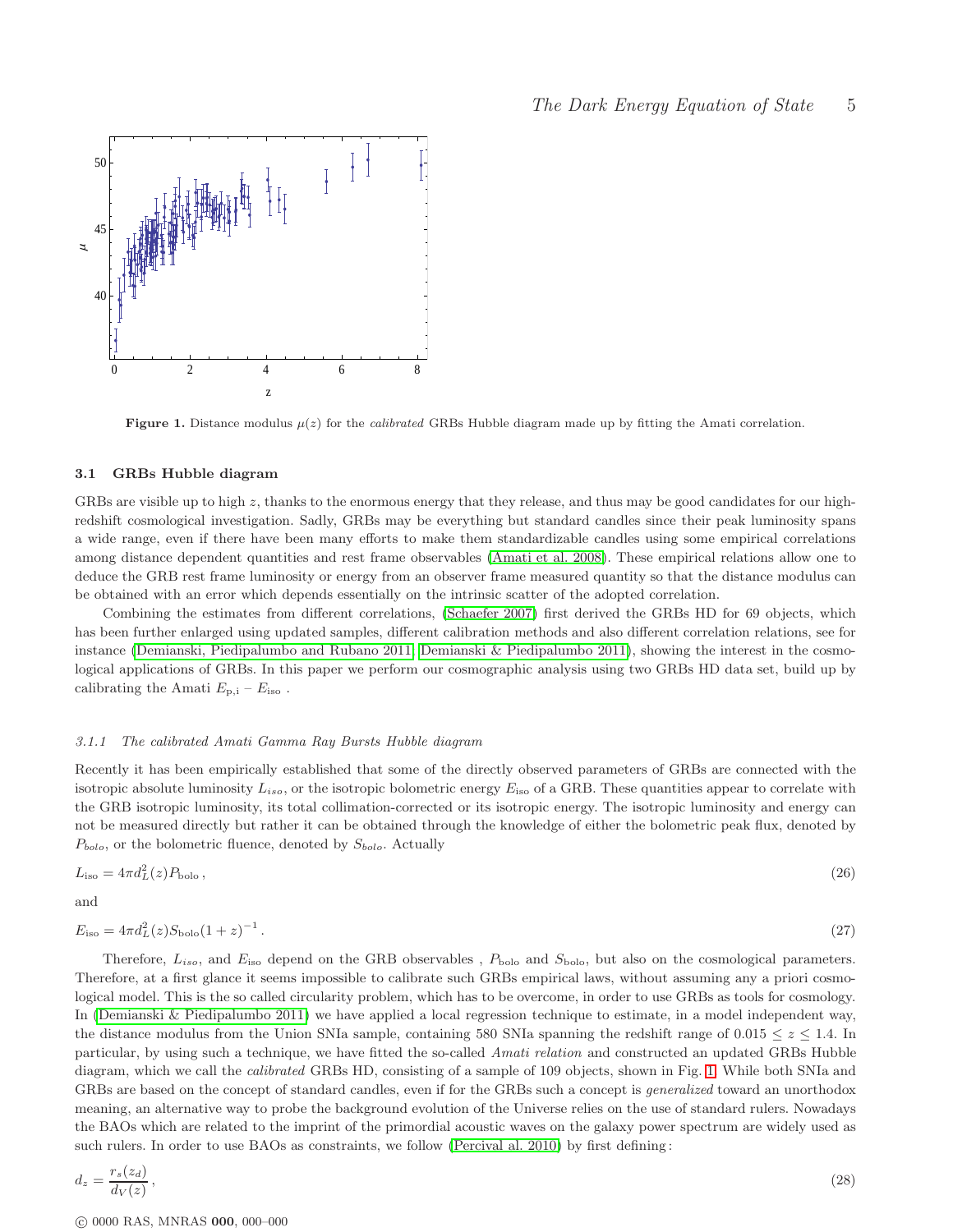with  $z_d$  the drag redshift computed using the approximated formula in [\(Firmani at al. 1998\)](#page-10-26),  $r_s(z)$  the comoving sound horizon given by :

$$
r_s(z) = \frac{c}{\sqrt{3}} \int_0^{(1+z)^{-1}} \frac{da}{a^2 H(a)\sqrt{1 + (3/4)\Omega_b/\Omega_\gamma}} ,\qquad(29)
$$

and  $d_V(z)$  the volume distance defined in [\(9\)](#page-2-0).

## 4 STATISTICAL ANALYSIS

In this section we show our statistical analysis and present our main results on the constraints for the EOS parameters from the current observational data sets described above. In order to constrain the parameters, describing each of the selected dark energy EOS, we perform a preliminary and standard fitting procedure to maximize the likelihood function  $\mathcal{L}(\mathbf{p}) \propto$  $\exp[-\chi^2(\mathbf{p})/2]$ , where **p** is the set of cosmographic parameters and the expression for  $\chi^2(\mathbf{p})$  depends on the data set used. As a first test we consider only the SNIa data, thus we define :

<span id="page-5-0"></span>
$$
\chi^{2}(\mathbf{p}) = \sum_{i=1}^{N_{SNIa}} \left[ \frac{\mu_{obs}(z_i) - \mu_{th}(z_i, \mathbf{p})}{\sigma_i} \right]^{2} + \left( \frac{h - 0.742}{0.036} \right)^{2} + \left( \frac{\omega_m - 0.1356}{0.0034} \right)^{2} . \tag{30}
$$

Here,  $\mu_{obs}$  and  $\mu_{th}$  are the observed and theoretically predicted values of the distance modulus, while the sum is over all the SNIa in the sample. The last two terms are Gaussian priors on h and  $\omega_M = \Omega_M h^2$  and are included in order to help break the degeneracies among the model parameters. We have resorted to the results of the SHOES collaboration [\(Riess et al. 2009\)](#page-10-27) and the WMAP7 data [\(Komatsu et al. 2010\)](#page-11-7), respectively, to set the numbers used in Eqs. [\(30\)](#page-5-0). When we are using GRBs only, we define :

<span id="page-5-1"></span>
$$
\chi^{2}(\mathbf{p}) = \sum_{i=1}^{N_{GRBHD}} \left[ \frac{\mu_{obs}(z_i) - \mu_{th}(z_i, \mathbf{p})}{\sigma_i} \right]^{2} + \left( \frac{h - 0.742}{0.036} \right)^{2} + \left( \frac{\omega_m - 0.1356}{0.0034} \right)^{2} . \tag{31}
$$

As a next step, we combine the SNIa and GRBs HDs with other data redefining  $\mathcal{L}(\mathbf{p})$  as:

<span id="page-5-2"></span>
$$
\mathcal{L}(\mathbf{p}) \propto \frac{\exp\left(-\chi_{SNIa/GRB}^{2}/2\right)}{\left(2\pi\right)^{\frac{N_{SNIa/GRB}}{2}}|\mathbf{C}_{SNIa/GRB}|^{1/2}}\n\times\n\frac{1}{\sqrt{2\pi\sigma_{h}^{2}}}\exp\left[-\frac{1}{2}\left(\frac{h-h_{obs}}{\sigma_{h}}\right)^{2}\right]\n\times\n\frac{\exp\left(-\chi_{BAO}^{2}/2\right)}{\left(2\pi\right)^{N_{BAO}/2}|\mathbf{C}_{BAO}|^{1/2}}\n\times\n\frac{1}{\sqrt{2\pi\sigma_{R}^{2}}}\exp\left[-\frac{1}{2}\left(\frac{\mathcal{R}-\mathcal{R}_{obs}}{\sigma_{R}}\right)^{2}\right]\n\times\n\frac{\exp\left(-\chi_{H}^{2}/2\right)}{\left(2\pi\right)^{N_{H}/2}|\mathbf{C}_{H}|^{1/2}}.
$$
\n(32)

The first two terms are the same as above with  $\mathbf{C}_{SNIa/GRB}$  the SNIa/GRBs diagonal covariance matrix and  $(h_{obs}, \sigma_h)$ (0.742, 0.036). The third term takes into account the constraints on  $d_z = r_s(z_d)/D_V(z)$  with  $r_s(z_d)$  the comoving sound horizon at the drag redshift  $z_d$  (which we fix to be  $r_s(z_d) = 152.6$  Mpc from WMAP7) and the volume distance is defined as in Eq. [\(9\)](#page-2-0). The values of  $d_z$  at  $z = 0.20$  and  $z = 0.35$  have been estimated by Percival et al. (2010) using the SDSS DR7 galaxy sample so that we define  $\chi^2_{BAO} = \mathbf{D}^T \mathbf{C}_{BAO}^{-1} \mathbf{C}$  with  $\mathbf{D}^T = (d_{0.2}^{obs} - d_{0.2}^{th}, d_{0.35}^{obs} - d_{0.35}^{th})$  and  $\mathbf{C}_{BAO}$  is the BAO covariance matrix. The next term refers to the shift parameter [\(Bond et al. 1997;](#page-10-28) [Efstathiou & Bond 1999\)](#page-10-29) :

$$
\mathcal{R} = H_0 \sqrt{\Omega_M} \int_0^{z_{\star}} \frac{dz'}{H(z')},\tag{33}
$$

with  $z_{\star} = 1090.10$  the redshift of the last scattering surface. We follow again the WMAP7 data setting  $(\mathcal{R}_{obs}, \sigma_{\mathcal{R}})$ (1.725, 0.019). While all these quantities (except for the Gaussian prior on h) mainly involve the integrated  $E(z)$ , the last term refers to the actual measurements of  $H(z)$  from the differential age of passively evolving elliptical galaxies. We then use the data collected by Stern et al. (2010) giving the values of the Hubble parameter for  $\mathcal{N}_H = 11$  different points over the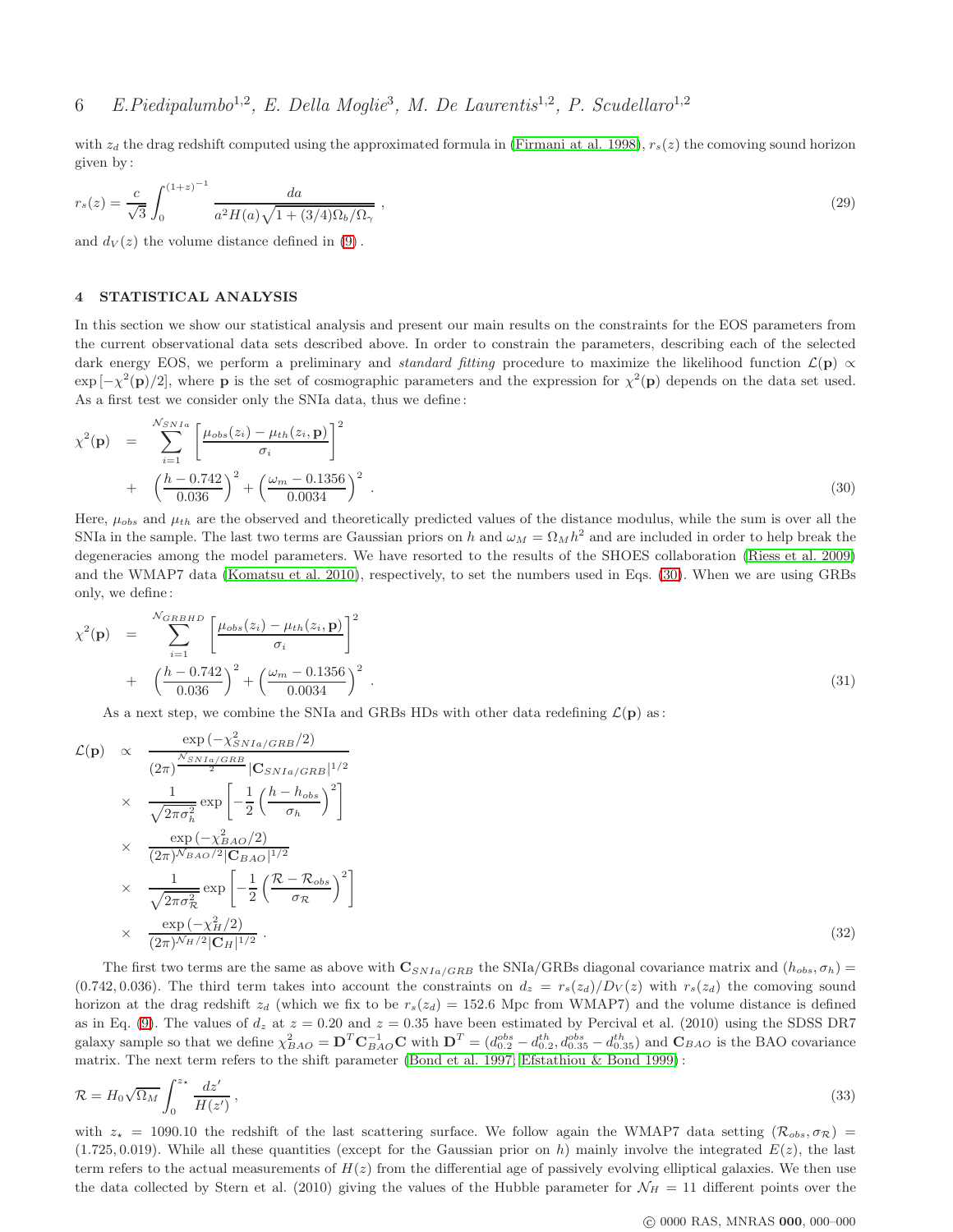

<span id="page-6-0"></span>Figure 2. The joint probability for different couples of parameters which characterize the CPL EoS, as provided by our analysis. On the axes are plotted the box-and-whisker diagrams relatively to the different parameters: the bottom and top of the diagrams are the 25th and 75th percentile (the lower and upper quartiles, respectively), and the band near the middle of the box is the 50th percentile (the median).

redshift range  $0.10 \le z \le 1.75$  with a diagonal covariance matrix. We finally perform our statistical analysis, considering a whole data set containing both the SNIa Union data set and the *calibrated* GBRs HD, and slightly modifying the likelihood  $\mathcal{L}(\mathbf{p})$ . Actually, in order to efficiently sample the  $\mathcal N$  dimensional parameter space, we use the Markov Chain Monte Carlo (MCMC) method running five parallel chains and using the Gelmann - Rubin convergence test. It is worth noting that the Gelman-Rubin diagnostic uses parallel chains with dispersed initial values to test whether they all converge to the same target distribution. Failure could indicate the presence of a multi-mode posterior distribution (different chains converge to different local modes) or the need to run a longer chain. As a test instrument it uses the reduction factor R, which is the square root of the ratio of the between-chain variance and the within-chain variance. A large  $R$  indicates that the between-chain variance is substantially greater than the within-chain variance, so that longer simulation is needed. We want that  $R$  converges to 1 for each parameters. We set  $R-1$  of order 0.05, which is more restrictive than the often used and recommended value  $R-1 < 0.1$ for standard cosmological investigations. We test the convergence of the chains by the Gelman and Rubin criterion, Moreover in order to reduce the uncertainties on EOS parameters, since methods like the MCMC are based on an algorithm that moves randomly in the parameter space, we a priori impose some basic consistency constraints on the positiveness of  $H^2(z)$  and  $d_L(z)$ . We first run our chains to compute the likelihood in Eqs. [\(30\)](#page-5-0) and/or [\(31\)](#page-5-1), using as starting points the best fit values obtained in our pre-statistical analysis, in order to select the starting points. Therefore we perform the same Monte Carlo Markov Chain calculation to evaluate the likelihood in Eq.  $(32)$ , combining the SNIa HD, the BAO and  $H(z)$  data with the GRBs HD respectively, as described above. We throw away first 30% of the points iterations at the beginning of any MCMC run, and we thin the many times -runned chains. We finally extract the constraints on EOS parameters, coadding the thinned chains. The histograms of the parameters from the merged chain after burn in cut and thinning are then used to infer median values and confidence ranges. Actually, the confidence levels are estimated from the final sample (the merged chain): the 15.87-th and 84.13-th quantiles define the 68% confidence interval; the 2.28-th and 97.72-th quantiles define the 95% confidence interval; and the 0.13-th and 99.87-th quantiles define the 99% confidence interval. In Table [1](#page-7-0) we present the results of our analysis. It turns out that for all the data which have been considered some indications are present for a time evolution of the dark energy EOS. The joint probability for different couples of parameters which characterize the CPL EOS, are shown in Fig. [2.](#page-6-0) Our statistical analysis has been performed introducing a parametrized redshift variable, the so called y-redshift:

$$
z \to y = \frac{z}{1+z} \tag{34}
$$

which maps the z-interval  $[0, \infty]$  into the y-interval  $[0, 1]$  $[0, 1]$  $[0, 1]$ <sup>1</sup>.

It is well known that the likelihood analysis alone cannot provide an effective way to discriminate between different models. In our analysis we use the so called BIC as selection criterion [\(Schwarz 1978\)](#page-10-30), defined as

$$
BIC = -2\ln \mathcal{L}_{max} + k \ln N, \qquad (35)
$$

where  $\mathcal{L}_{max}$ , k, and N are the maximum likelihood, the number of parameters, which characterizing the models, and the

<span id="page-6-1"></span> $<sup>1</sup>$  This choice facilitates the comparison between the present results and the cosmographic analysis.</sup>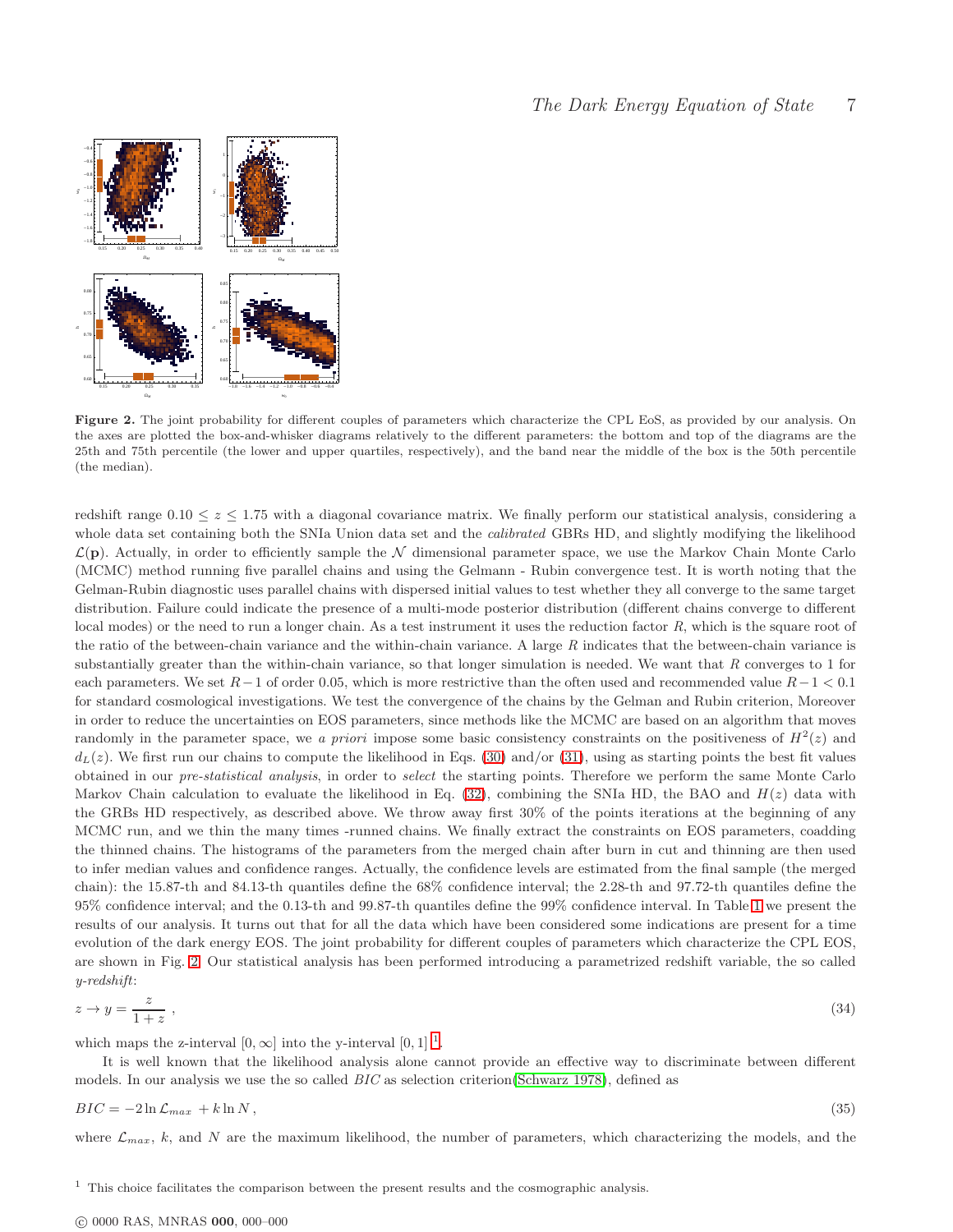8 E.Piedipalumbo<sup>1,2</sup>, E. Della Moglie<sup>3</sup>, M. De Laurentis<sup>1,2</sup>, P. Scudellaro<sup>1,2</sup>

| Id                                                                        | $x_{bf}$ | $\langle x \rangle$ | $\tilde{x}$ | 68% CL                              | 95% CL           |
|---------------------------------------------------------------------------|----------|---------------------|-------------|-------------------------------------|------------------|
| $w(z) = w_0 + w_1 z (1 + z)^{-1}$                                         |          |                     |             |                                     |                  |
| $\Omega_M$                                                                | 0.225    | 0.238               | 0.237       | (0.206, 0.272)                      | (0.183, 0.305)   |
| $\hbar$                                                                   | 0.732    | 0.714               | 0.713       | (0.68, 0.745)                       | (0.659, 0.778)   |
| $w_0$                                                                     | $-1.15$  | $-0.832$            |             | $-0.834$ $(-1.17, -0.476)$          | $(-1.41, -0.36)$ |
| $w_1$                                                                     | $-0.99$  | $-1.06$             |             | $-1.05$ $(-2.2, 0.037)$             | $(-2.8, 0.74)$   |
| $w_0 + w_1 \left( \frac{\sin(z+1)}{z+1} - \sin(1) \right)$                |          |                     |             |                                     |                  |
| $\Omega_M$                                                                | 0.225    | 0.235               | 0.234       | (0.205, 0.264)                      | (0.182, 0.294)   |
| $\hbar$                                                                   | 0.735    | 0.72                | 0.72        | (0.69, 0.75)                        | (0.66, 0.78)     |
| $w_0$                                                                     | $-1.01$  | $-0.96$             | $-1.0$      | $(-1.23, -0.742)$ $(-1.43, -0.493)$ |                  |
| $w_1$                                                                     | 0.14     | 0.88                | 0.82        | $(-0.27, 2.1)$ $(-1.18, 2.8)$       |                  |
| $w(z) = \frac{w_1(1-\cos(\delta \log(z+1)))}{\log(z+1)} + \overline{w_0}$ |          |                     |             |                                     |                  |
| $\Omega_M$                                                                | 0.15     | 0.154               | 0.153       | (0.15, 0.21)                        | (0.13, 0.24)     |
| $\hbar$                                                                   | 0.7      | 0.73                | 0.73        | (0.72, 0.75)                        | (0.7, 0.78)      |
| $w_0$                                                                     | $-1.55$  | $-1.54$             | $-1.55$     | $(-1.59, -1.48)$                    | $(-1.66, -1.45)$ |
| $w_1$                                                                     | 0.45     | 0.47                | 0.37        | (0.07, 0.78)                        | (0.013, 1.9)     |
| $\delta$                                                                  | 0.76     | 0.66                | 0.62        | (0.54, 0.8)                         | (0.5, 1.1)       |

<span id="page-7-0"></span>Table 1. Constraints on the EOS parameters for different parametrization. Columns report best fit  $(x_{bf})$ , mean  $(\langle x \rangle)$  and median  $(\tilde{x})$ values and the 68 and 95% confidence limits.



<span id="page-7-1"></span>Figure 3. Redshift dependence of the CPL EOS for different values of the EoS parameters  $w_0$  and  $w_1$ . The filled region corresponds to the allowed behaviour of the EOS, when the EOS parameters are varying within the 1 $\sigma$  range of confidence.  $\Omega_m$  is fixed and set to the best fit value. The solid red line correspond to  $w_0 = w_{0 \, bf}$ ,  $w_1 = w_{1 \, bf}$ .

number of data points, respectively. According to this selection criterion, a positive evidence against the model with the higher BIC is defined by a difference ∆BIC = 2 and a strong evidence is defined by ∆BIC = 6. Applying such a test to our three parametrization for the EOS, we evaluate ∆BIC for each model, relative to the CPL model: it turns out that  $\Delta BIC > 6$ , only for the 3D-parametrization  $w(z) = \frac{w_1(1-\cos(\delta \log(z+1)))}{\log(z+1)} + w_0$ , pointing out a strong evidence against this model. In the case of the *oscillating* EOS  $w_0 + w_1 \left( \frac{\sin(z+1)}{z+1} - \sin(1) \right)$  we find out  $\Delta BIC \simeq 5.9$ , underlying a certain (weak) positive evidence against such parametrization. In Fig. [3](#page-7-1) we show the redshift dependence of the CPL EOS for different values of the EOS parameters  $w_0$  and  $w_1$ , and in Fig[.2](#page-6-0) we show the joint probability for different couple of parameters for the CPL parametrization. From our investigation we find slight indication for a non-constant EOS,  $w$ , in any considered parametrization, even if the cosmological constant is not ruled out from these observations. It turns out that the constraints on the EOS parameters can be strengthen if they are cross-checked with the results of the cosmographic analysis performed on the same datasets in[\(Demianski et al. 2012\)](#page-10-31). Without loss of generality, we can, actually, invert the Eqs. [19](#page-3-0) for the CPL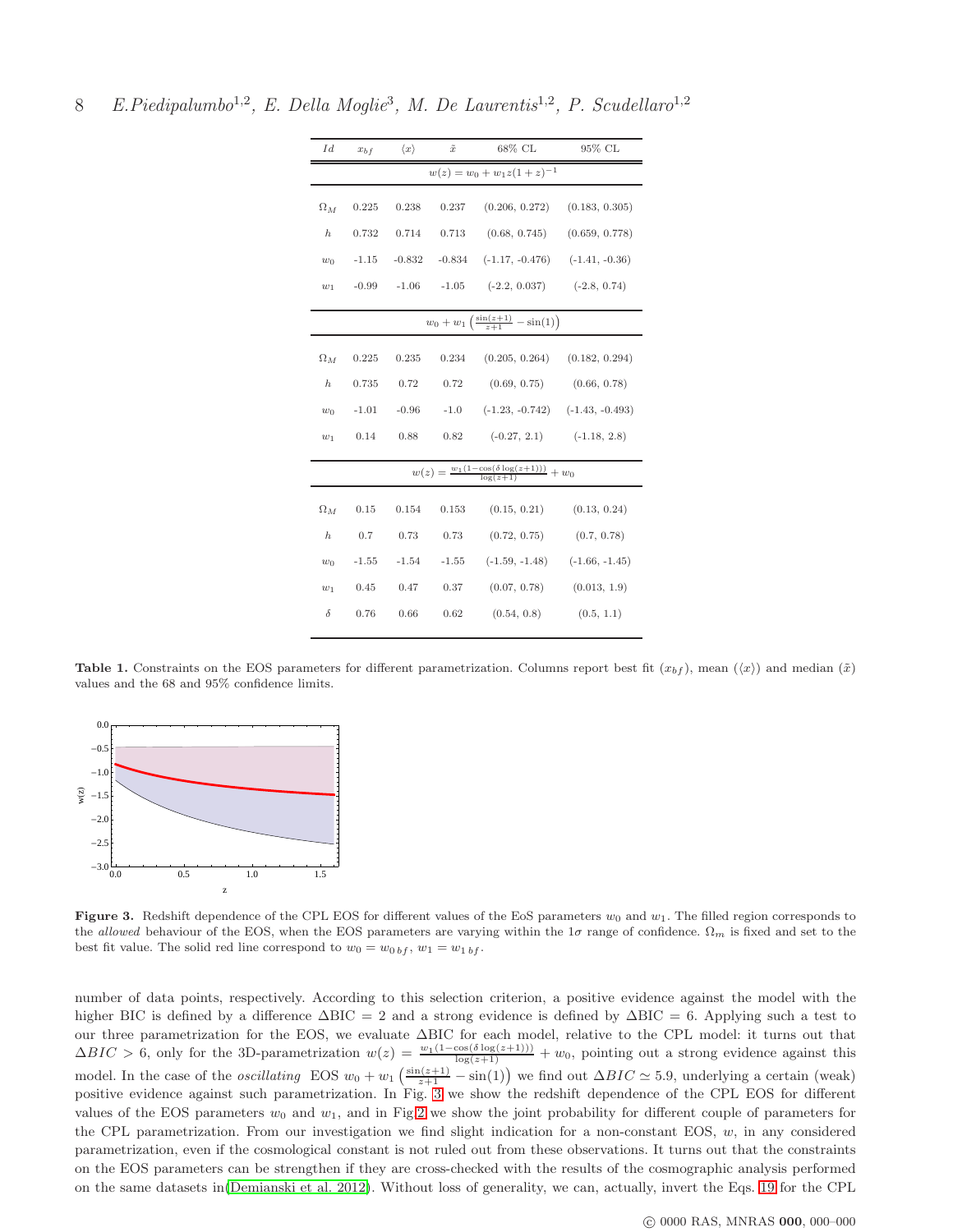

<span id="page-8-1"></span>Figure 4. Behaviour of  $q_0$  as function of  $w_0$  for  $\Omega_m = 0.237$ , as results from Eq. [\(37\)](#page-8-0). The horizontal dashed lines correspond to the  $2\sigma$ range of confidence for  $q_0$ .



<span id="page-8-2"></span>Figure 5. Contours plot of the jerk  $j_0$  in the plane  $w_0, w_1$  for a CPL EOS parametrization, as provided by the cosmographic analysis. The value of  $\Omega_m$  is set at its median value  $\Omega_m = 0.237$ 

parametrization, which is favourite by our analysis according to the BIC criterion, and obtain the cosmographic parameters  $q_0$  and  $j_0$ , as functions of the EoS parameters:

<span id="page-8-0"></span>
$$
q_0(\Omega_m, w_0) = \frac{1}{2} [1 + 3w_0(1 - \Omega_m)], \qquad (36)
$$

$$
j_0(\Omega_m, w_0, w_1) = \frac{1}{2} \left[ -9w_0 \left( w_0 + 1 \right) \left( \Omega_m - 1 \right) + 3w_1 \left( 1 - \Omega_m \right) + 2 \right]. \tag{37}
$$

In Fig[.4](#page-8-1) and [5](#page-8-2) we show the behaviour of  $q_0$  as function of  $w_0$  and the contours plot of  $j_0$  in the plane  $w_0$ ,  $w_1$  respectively. If we add to the Eqs.  $(37)$  and  $(37)$  the priors on the values of  $q_0$  and  $j_0$  obtained from the cosmographic analysis, it turns out that the range of confidence of the EOS parameters are squeezed at  $1\sigma$  to  $w_0 \sim \in (-0.87, -0.5)$  and  $w_1 \sim \in (-0.3, 0.6)$ . It is interesting to note, then, that the use of our large collection of present data-sets, matched with the cosmographic analysis allows us to improve the constraints on the dark energy EoS competitively with the improvements that can be achieved with future high redshift SNeIa samples (see [\(Salzano et al. 2013\)](#page-11-8)) Despite the remarkable improvements in the constraints on the EOS parameters, some caution is needed, due to the circumstance that the systems of algebraic equations in [19,](#page-3-0) and then its inverse, is highly non linear, and admits multiple solutions for any assigned n-fold  $(q_0, j_0, s_0, ...)$ , this resulting in a strong degeneracy among the parameters, which is hard to manage. A possible strategy to ameliorate the maximum likelihood estimates could consists of incorporating the restrictions on the EOS parameters, coming from cosmography, in the likelihood itself. For this purpose, in a forthcoming paper we plan to implement at least two possibilities:

i to use a constrained optimiser in maximizing the log-likelihood function,

ii to reparametrized the log-likelihood in such a way that the constraints are eliminated.

In [\(Daly and Djorgovski 2003;](#page-10-32) [Daly and Djorgovski 2004;](#page-10-18) Daly [and Djorgovski 2008\)](#page-10-33) has been developed (and then revised in [\(Lazkoz, Salzano and Sendra 2010\)](#page-10-20)), a numerical method for a direct determination, i.e. a determination from the data, of the expansion deceleration parameter,  $q(z)$ , in terms of the coordinate distance  $\mathcal{Y}(z)$ , through the equation

$$
-q(z) \equiv \ddot{a}a/\dot{a}^2 = 1 + (1+z) (d\mathcal{Y}/dz)^{-1} (d^2\mathcal{Y}/dz^2),
$$
\n(38)

valid for flat models. This expression for  $q(z)$  is valid for any homogeneous and isotropic Universe in which  $(1+z) = a_0/a(t)$ , and it is therefore quite general and can be compared with any model to account for the accelerated expansion of the Universe. Using using the derivation rule

$$
\frac{d}{dt} = (1 - y)H\frac{d}{dy}.
$$
\n(39)

c 0000 RAS, MNRAS 000, 000–000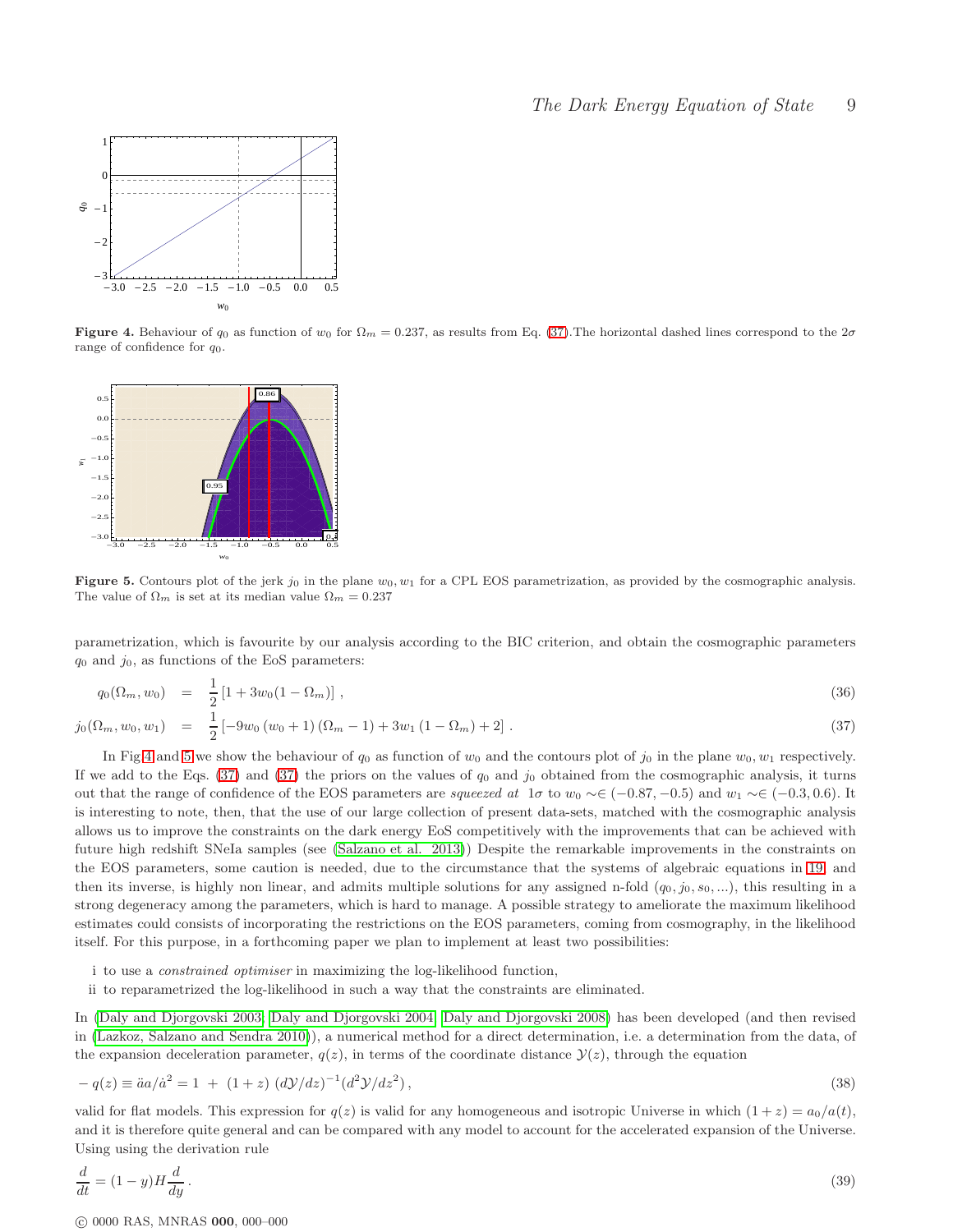

<span id="page-9-0"></span>Figure 6. Reconstruction of deceleration history: the allowed region for  $q(z)$ , obtained by Daly & Djorgovski, from the full dataset is represented by the shadow area. The coloured–solid line show the deceleration function,  $q(z)$  for different EOS parametrization, as indicated by a labe (the label new indicates the parametrization in Eq. [12\)](#page-3-1). The red solid line shows the  $q(z)$  reconstruction obtained from the cosmography: it is interesting to note that it is all within the region allowed by the data.

we can reconstruct also  $q(y)$ . This approach has the advantage to be free from any assumptions about the nature of the dark energy, but it introduces rather large errors in the estimation of  $q(y)$ , since the numerical derivation is very sensitive to the size and quality of data. In Fig. [\(6\)](#page-9-0), we compare the  $q(y)$  obtained by Daly & Djorgovski from their full dataset with the  $q(z, \theta)$ , reconstructed by using Eq. [25](#page-3-2) for any considered EOS parametrization, and also the *cosmographic*  $q(y)$ . It is interesting to note the cosmographically reconstructed  $q(y)$  lies completely within the region allowed by the data.

### 5 DISCUSSION AND CONCLUSIONS

In this work we have presented constraints on the dark energy EOS obtained by using an updated collection of observational datasets. In particular we are looking for any indications of a deviation from the  $w(z) \neq -1$  come to light, reflecting the possibility of a deviation from the ΛCDM cosmological model. To accomplish this task we focus on a direct and full reconstruction of the dark energy EOS through several parametrizations, widely used in literature. We have found indications for a time evolution of the EOS in any considered parametrization, even if the cosmological constant is not ruled out from these observations. To discriminate between different models, we use the so called BIC as selection criterion[\(Schwarz 1978\)](#page-10-30): it turns out that the CPL parametrization is favoured by the data. Actually, we evaluated ∆BIC for each model, relative to the CPL model: it turns out that  $\Delta BIC > 6$ , only for the 3D-parametrization  $w(z) = \frac{w_1(1-\cos(\delta \log(z+1)))}{\log(z+1)} + w_0$ , pointing out a strong evidence against this model. In the case of the *oscillating* EOS  $w_0 + w_1 \left( \frac{\sin(z+1)}{z+1} - \sin(1) \right)$  we find out  $\Delta BIC \simeq 5.9$ , underlying a certain (weak) positive evidence against such parametrization. It turns out tha for the CPL parametrization  $w_0^{median} = -0.834$ , and the the range of confidence at  $1\sigma$  is  $w_0 \sim \in (-1.17, -0.476)$ ;  $w_1^{median} = -1.05$  and  $w_1 \sim \in (-2.2, 0.037)$ Moreover, it turns out that if we include in the space of parameters  $w_0 - w_1$  the priors on the values of  $q_0$  and j<sub>0</sub> obtained from the cosmographic analysis, the constraints on the EOS can be improved competitively with the improvements achieved with future high redshift SNeIa samples : the the range of confidence are, indeed, squeezed at  $1\sigma$  to  $w_0 \sim \in (-0.87, -0.5)$ and  $w_1 \sim \in (-0.3, 0.6)$ . However, since the map connecting the cosmographic and the EOS parameters is highly non linear a strong degeneracy among the parameters is observed, which is hard to manage. Finally, we reconstruct the the deceleration parameter  $q(z)$  for any considered EOS parametrization, comparing it with the  $q(z)$  obtained from observational dataset, and with the cosmographic  $q_{cosmographic}(z)$ . It is interesting to note that just this  $q_{cosmographic}(z)$  lies within the region allowed by the data, thus indicating that a possible strategy to ameliorate the EOS analysis and taking into the account the cosmography results, could consist of setting up a sort of constrained maximum likelihood estimate within the MCMCs, as we intend to perform in an upcoming paper.

### Acknowledgments

EP, MDL and PS acknowledge the support of INFN Sez. di Napoli (iniziativa Specifica CQSKY), and also EP and MDL acknowledge the support of INFN Sez. di Napoli (Iniziativa Specifica TEONGRAV). MDL is supported by MIUR (PRIN 2009).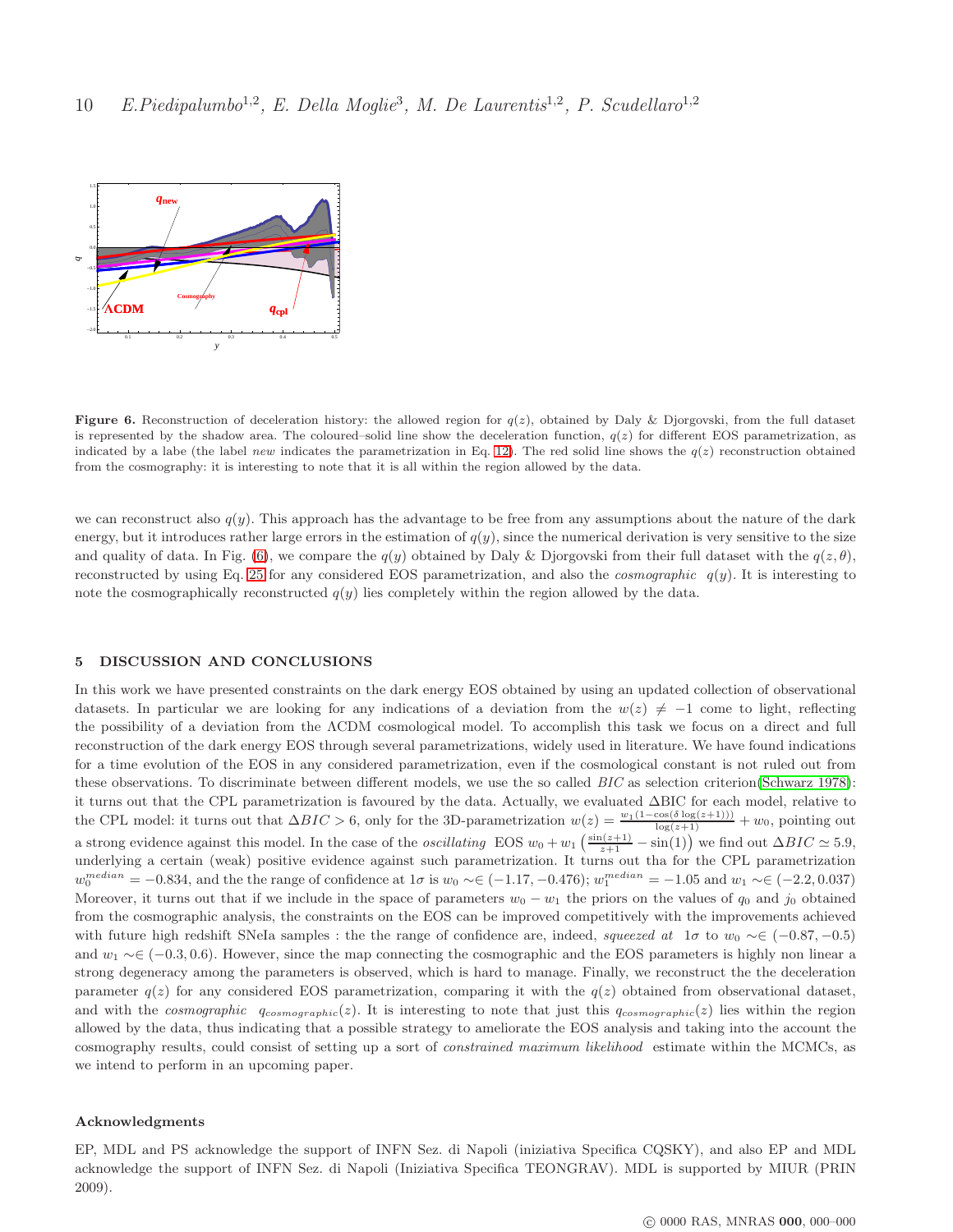### REFERENCES

- Amati L. et al., 2002, A&A, 390, 81
- Amati L., 2006, MNRAS, 372, 233
- <span id="page-10-13"></span>Amati, L., Guidorzi, C., Frontera, F., et al. 2008, MNRAS, 391, 577
- Amati, L., Frontera, F.,Guidorzi, C., 2009, A&A, 508, 173
- Amanullah, R., Lidman, C., Rubin, D., Aldering, G., Astier, P., Barbary, K., Burns, M. S., Conley, A., and collaborators, 2010, ApJ, 716, 71298
- <span id="page-10-30"></span>Schwarz, G. 1978, Ann. Stat. 6, 461
- <span id="page-10-28"></span>Bond, J.R., Efstathiou, G., Tegmark, M. 1997, MNRAS, 291, L33
- Antonelli A.L. et al., 2009, A&A, 507, L45
- <span id="page-10-1"></span>Astier, P., Guy, J., Regnault, N., Pain, R., Aubourg, E. et al. 2006, A&A, 447, 31
- <span id="page-10-8"></span>Bradley, S., 2003 ApJ, 583, L67
- Basilakos, S., Perivolaropoulos, L. 2008, MNRAS, 391, 411
- <span id="page-10-10"></span>Bloom, J.S., Frail, D.A., Kulkarini,S. R., 2003, ApJ, 594, 674
- Butler N.R. et al., 2007, ApJ, 671, 656
- <span id="page-10-16"></span>Capozziello S., De Laurentis M., 2011, Physics Reports, 509, 167.
- Capozziello, S., Lazkoz, R., Salzano, V., 2011, Phys. Rev. D, 84, 124061
- <span id="page-10-29"></span>Efstathiou, G., Bond, J.R. 1999, MNRAS, 304, 75
- <span id="page-10-24"></span>Eisenstein, D.J., Zehavi, I., Hogg, D.W., Scoccimarro, R., Blanton, M.R. et al. 2005, ApJ, 633, 560
- <span id="page-10-4"></span>Chevallier,M., Polarski, D., 2001, Int. J. Mod. Phys. D10 213-224
- <span id="page-10-19"></span>Clarkson, C., and Zunckel, C., 2010, Phys. Rev. Lett. bf 104, 211301
- <span id="page-10-20"></span>Lazkoz, R., Salzano, V., Sendra,I., Revisiting a model-independent dark energy reconstruction method, [\[arXiv:1202.4689](http://arxiv.org/abs/1202.4689) [astro-ph.CO]].
- <span id="page-10-5"></span>E. V. Linder, 2003, Phys. Rev. Lett. 90 091301.
- Colgate, S. A., 1979, ApJ, 232, 404
- Collazzi,A.C., Schaefer, B., Goldstein, A., Preece, R., D., 2011, [arXiv:1112.4347](http://arxiv.org/abs/1112.4347)
- D'Agostini, G., 2005, arXiv : physics/051182
- <span id="page-10-9"></span>Dai, Z.G., Liang, E.W., Xu, D. 2004, ApJ, 612, L101
- <span id="page-10-32"></span>Daly, R.A., Djorgovski, S. G. ,Astrophys. J. 597 (2003) 9.
- <span id="page-10-18"></span>Daly, R.A., Djorgovski, S. G. , Astrophys. J. 612 (2004) 652.
- <span id="page-10-33"></span>Daly, R.A., Djorgovski, S. G. , Astrophys. J. 677 (2008) 1.
- Demianski, M., de Ritis, R., Marino, A. A., Piedipalumbo, E., 2003, A&A, 411,33
- Demianski, M., Piedipalumbo, E., Rubano, C., Tortora, C., 2005, A&A, 431, 27
- <span id="page-10-14"></span>Demianski, M., Piedipalumbo, E., Rubano, C., 2011, MNRAS, 411, 1213
- <span id="page-10-15"></span>Demianski, M., Piedipalumbo, 2011, MNRAS, 415, 3580
- <span id="page-10-31"></span>Demianski, M., Piedipalumbo, E., Rubano, C. and Scudellaro, P. , 2012, MNRAS, 426: 13961415.
- Diaferio A., Ostorero L., Cardone V.F., 2011, [arXiv:1103.5501](http://arxiv.org/abs/1103.5501)
- <span id="page-10-22"></span>di Serafino,D., Gmez, S., Milano, L., Riccio, F., Toraldo, G., 2010, J. Global Optimization, 48(1), 41.
- <span id="page-10-23"></span>di Serafino, D. , Riccio, F., 2010, PDP, 231-237.
- <span id="page-10-26"></span>Eisenstein,D.J., Hu, W., 1998, ApJ, 496, 605
- <span id="page-10-11"></span>Firmani C., Ghisellini, G., Ghirlanda, Avila - Reese, G., 2005, MNRAS,360, L1
- Gao, H., Liang, N., Zhu, Z.-H., 2010, eprint [arXiv:1003.5755](http://arxiv.org/abs/1003.5755)
- Ghirlanda G., Ghisellini G. and Firmani C., 2005, MNRAS, 361, L10.
- Ghirlanda, G., Nava, L., Ghisellini, G., Firmani, C., Cabrera, J. I. 2008, MNRAS, 387, 319
- Ghisellini G., Nardini, M., Ghirlanda, G., Celotti, A., 2009, MNRAS, 393,16
- Greiner, J., Kruehler, T., Fynbo, J.P.U., Rossi, A., Schwarz, R. et al., 2009, ApJ, 693, 1610
- Lamb, D. Q., Donaghy, T. Q., Graziani, C., 2005, ApJ, 620, 355
- Kantowski R., 1998, ApJ, 507, 483
- Kantowski R., Kao J.K., Thomas, R.C., 2000, ApJ, 545, 549
- Kantowski R., and Thomas, R.C., 2001, ApJ, 561, 491
- <span id="page-10-7"></span>Lazkoz, R., Salzano, V., Sendra, I., 2010, Phys.Lett.B, 694, 198-208
- Lazkoz, R., Salzano, V., Sendra, I., 2012,Eur. Phys. J. C 72, 2130
- <span id="page-10-12"></span>Li, H., Su, M., Fan, Z., Dai, Z., Zhang, X., 2008, Phys. Lett. B, 658, 95
- Liang, N., Xiao, W. K., Liu, Y., Zhang, S. N., 2008, ApJ, in press, [arXiv:0802.4262](http://arxiv.org/abs/0802.4262)
- <span id="page-10-2"></span>Kowalski, M., Rubin, D., Aldering, G., Agostinho, R.J, Amadon, A. et al., 2008, arXiv :0804.4142
- <span id="page-10-6"></span>Ma, J-Z., Zhang, Z., 2011, Physics Letters B, 699, 233-238
- Meszaros, P., 2006, Rep. Prog. Phys., 69, 2259
- Nakar, E., Piran, T., 2005, MNRAS, 360, L73
- <span id="page-10-21"></span>Nesseris, S and Garcia - Bellido J.,2012, JCAP, 1211, 033
- <span id="page-10-0"></span>Riess, A.G., Strolger, L.G., Casertano, S., Ferguson, H.C., Mobasher, B. et al., 2007, ApJ, 659, 98
- <span id="page-10-27"></span>Riess, A.G., Macri, L., Li, W., Lampeitl, H., Casertano, S. et al. 2009, ApJ 699, 539
- Rubano, C., Scudellaro, P., 2002, Gen. Rel. Grav., 34, 307
- <span id="page-10-17"></span>Rubano, C., Scudellaro, P., 2002, Gen. Rel. Grav., 34, 1931
- Pavlov, M., Rubano, C., Sahzin, M.V., Scudellaro, P., 2002, Astrophys.J. 566, 619-622
- <span id="page-10-25"></span>Percival, W.J., Reid, B.A., Eisenstein, D.J., Bahcall, N.A., Budavari, T., et al., 2010, MNRAS, 401, 2148
- Perlmutter, S., Aldering, G., Goldhaber, G., Knop, R. A., Nugent, P., et al. 1999, ApJ, 517, 565
- <span id="page-10-3"></span>Planck Collaboartion, Planck 2013 results. XVI. Cosmological parameters, [arXiv:1303.5076](http://arxiv.org/abs/1303.5076) [astro-ph.CO]. Rubano C., Scudellaro P., Piedipalumbo E., Capozziello S., Capone M., 2004, Phys.Rev.D, 69, 103510